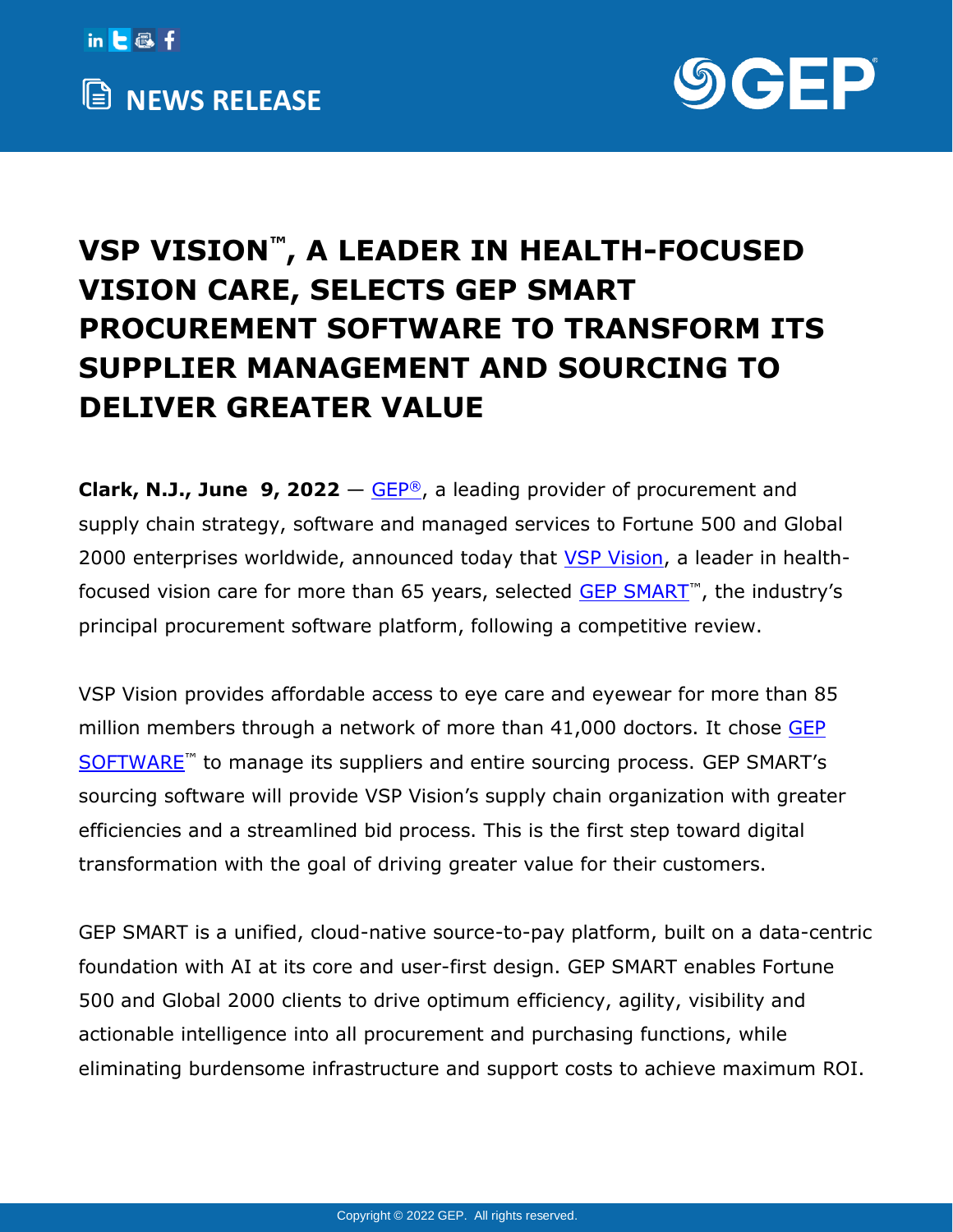



## **About VSP Vision**

At VSP Vision, our purpose is to empower human potential through sight. As the first and only national not-for-profit vision benefits company, this is what drives everything we do. For more than 65 years, VSP has been the leader in healthfocused vision care. Every day, the people who power our complementary businesses (VSP® Vision Care, Marchon Eyewear, Inc., Visionworks®, Eyefinity®, Eyeconic®, VSP Optics, and VSP Ventures) work together to create a world where everyone can bring their best vision to life. That means providing affordable access to eye care and eyewear for more than 85 million members through a network of more than 41,000 doctors. And it means expanding access to vision care to those disadvantaged by income, distance, or disaster. Through VSP Eyes of Hope®, more than 3.6 million people in need have received no-cost eye care and eyewear. Learn more about how we're reinvesting in greater vision, health, and opportunities for all at [vspvision.com.](https://vspvision.com/)

## **About GEP SOFTWARE**

GEP SOFTWARE™ provides award-winning digital procurement and supply chain platforms that help global enterprises become more agile, resilient, competitive and profitable.

With beautifully rendered interfaces and flexible workflows, GEP<sup>®</sup> provides users fresh, intuitive digital workspaces that yield extraordinary levels of user adoption and meaningful gains in team and personal productivity.